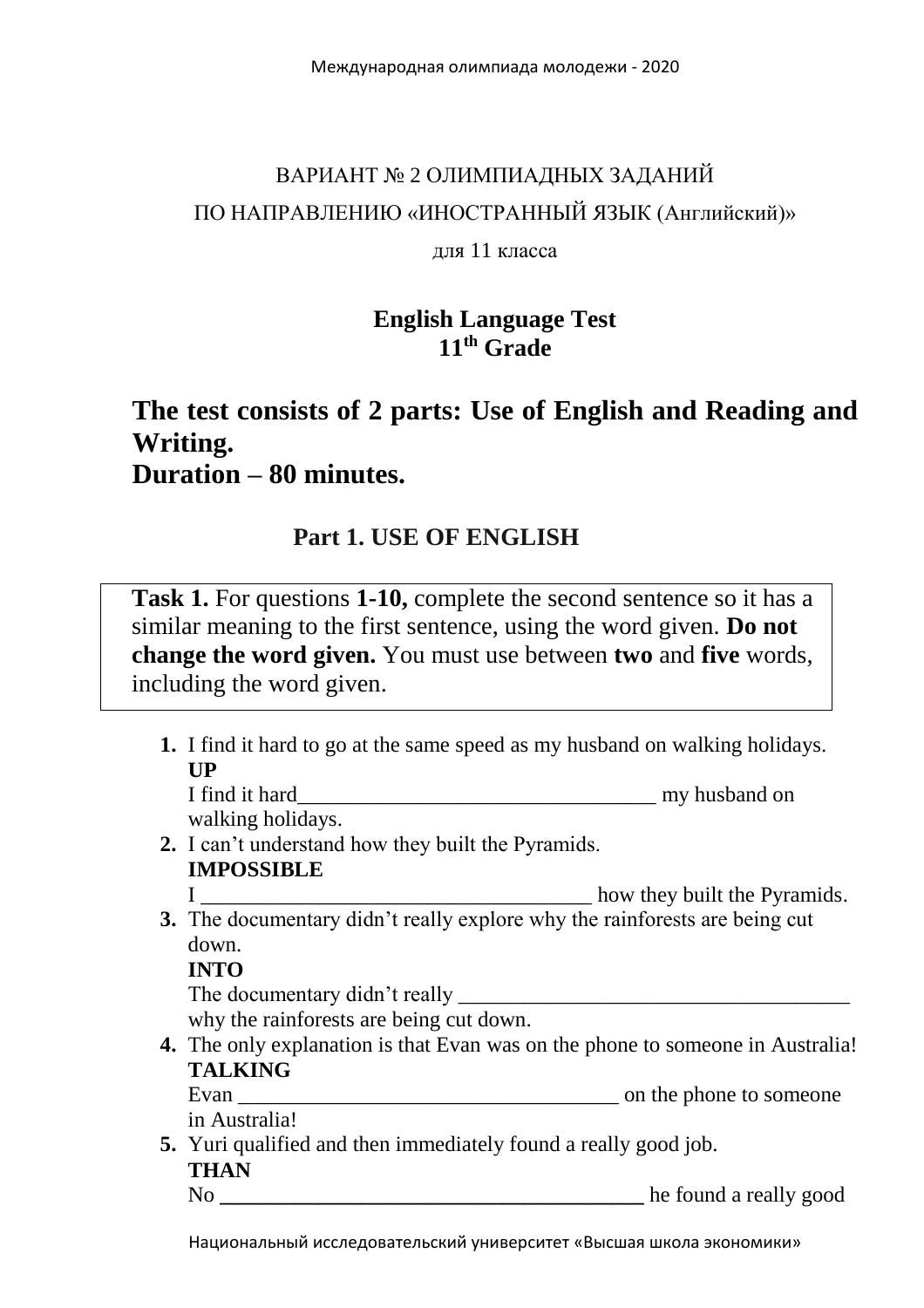job.

**6.** Don't spend money on hiring a limousine at the airport.

**EXPENSE**

- Don't go \_\_\_\_\_\_\_\_\_\_\_\_\_\_\_\_\_\_\_\_\_\_\_\_\_\_\_\_\_\_\_\_\_\_ hiring a limousine at the airport.
- **7.** The price of petrol went up a lot last month.

#### **SHARP**

There was a \_\_\_\_\_\_\_\_\_\_\_\_\_\_\_\_\_\_\_\_\_\_\_\_\_\_\_\_\_\_\_ the price of petrol last month.

**8.** None of us expected to have a test yesterday.

### **BLUE**

Yesterday's test \_\_\_\_\_\_\_\_\_\_\_\_\_\_\_\_\_\_\_\_\_\_\_\_\_\_\_\_\_\_\_ for us all.

**9.** You should get some new sunglasses. **ABOUT**

It \_\_\_\_\_\_\_\_\_\_\_\_\_\_\_\_\_\_\_\_\_\_\_\_\_\_\_\_\_\_\_\_\_\_ some new sunglasses.

**10.** Did you hear that the greenhouse in the park had been demolished? **TORN**

Did you hear that they \_\_\_\_\_\_\_\_\_\_\_\_\_\_\_\_\_\_\_\_\_\_\_\_\_\_\_\_\_\_ the greenhouse in the park?

**Task 2.** For sentences **1-10,** identify and correct the mistakes (grammatical, lexical, spelling or socio-cultural). There is **one** mistake in each sentence. You must use **one or two words** to correct it.

- **1.** Customs and traditions in many countries may be very different and that can sometimes be very difficult to be on with local people and to find friends.
- \_\_\_\_\_\_\_\_\_\_\_\_\_\_\_\_\_\_\_\_ **2.** It's high time magazines have more in-depth interviews with people as it would be more interesting to read about their beliefs, aims and ambitions than about any skeletons in their cupboard and a person's love life.
- **\_\_\_\_\_\_\_\_\_\_\_\_\_\_\_\_\_\_\_\_ 3.** When all the inecqualities of life before the revolution are considered, it is surprising that a revolution did not happen sooner.
- \_\_\_\_\_\_\_\_\_\_\_\_\_\_\_\_\_\_\_\_\_\_ **4.** Would any boys who's surnames begin with M please raise your hands?
- \_\_\_\_\_\_\_\_\_\_\_\_\_\_\_\_\_\_\_\_\_ **5.** I get to go on business trips from once to time, but it's certainly not a regular occurrence. \_\_\_\_\_\_\_\_\_\_\_\_\_\_\_\_\_\_\_\_\_
- **6.** The salary they offered me exceeded my wildest expecting!
- **\_\_\_\_\_\_\_\_\_\_\_\_\_\_\_\_\_\_\_\_\_\_ 7.** The Wars of the Violets began when in 1399 barons of the North supported the Lancaster.

Национальный исследовательский университет «Высшая школа экономики»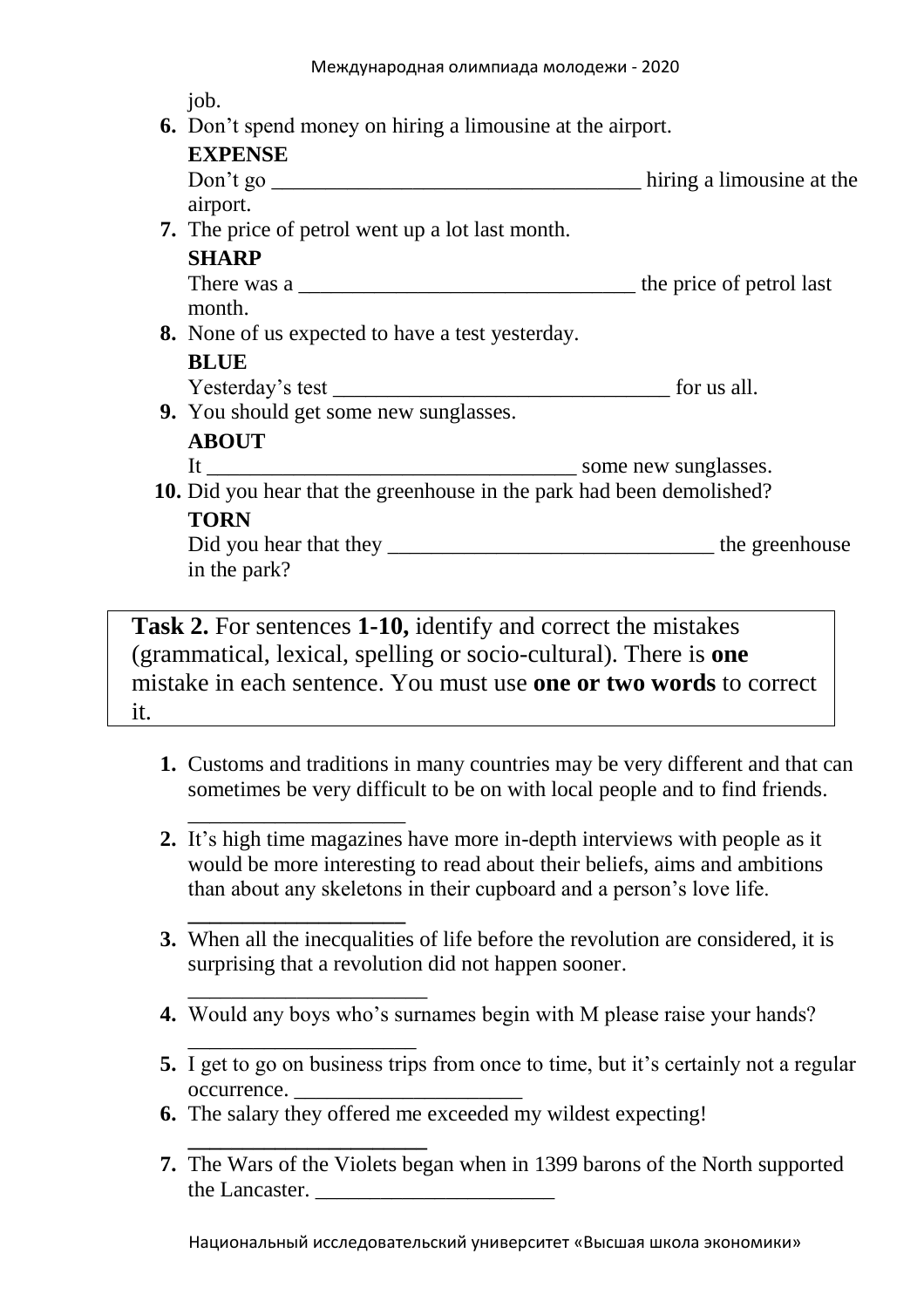**8.** She said she hasn't been to Buenos Aires before last year.

**\_\_\_\_\_\_\_\_\_\_\_\_\_\_\_\_\_\_\_\_\_**

- \_\_\_\_\_\_\_\_\_\_\_\_\_\_\_\_\_\_\_\_\_ **9.** The Great Plague of 1666 was the calamity that brought a lot of sufferings to the English people.
- **10.** Everyone except Meg caught about immediately that I was only joking.

## **Part 2. READING AND WRITING**

**Task 3.** Read paragraphs **1-5** and decide which of **three** sentences best summarises the main idea of each paragraph.

**1.** Experts recommend limiting viewing television to one hour per day during the week and up to two hours per day on weekends. The programs should be educational and promote discussion between the parent and child. Programs on animal behavior and family values, and programs that teach basic learning skills, are highly recommended.

- **A.** Watching television is not bad for children and it's fine for teenagers and adults, too.
- **B.** Watching television is fine for children as long as you limit the hours and monitor the programs.
- **C.** Programs for children should be educational in content so that the time spent watching TV is not wasted.

**2.** The dissatisfaction with conventional explanations for dinosaur extinctions led to a surprising observation that, in turn, has suggested a new hypothesis. Many plants and animals disappear abruptly from the fossil record as one moves from layers of rock documenting the end of the Cretaceous up into rocks representing the beginning of the Cenozoic (the era after the Mesozoic).

**A.** The fossil record suggests that there was an abrupt extinction of many plants and animals at the end of the Mesozoic era.

**B.** Few fossils of the Mesozoic era have survived in the rocks that mark the end of the Cretaceous.

**C.** Fossils from the Cretaceous period of the Mesozoic up to the beginning of the Cenozoic era have been removed from the layers of rock that surrounded them.

**3.** What we see on the highly news has been carefully selected by the news department at the television station. Because the station is interested in making money, the news that is selected is not necessarily the most important news but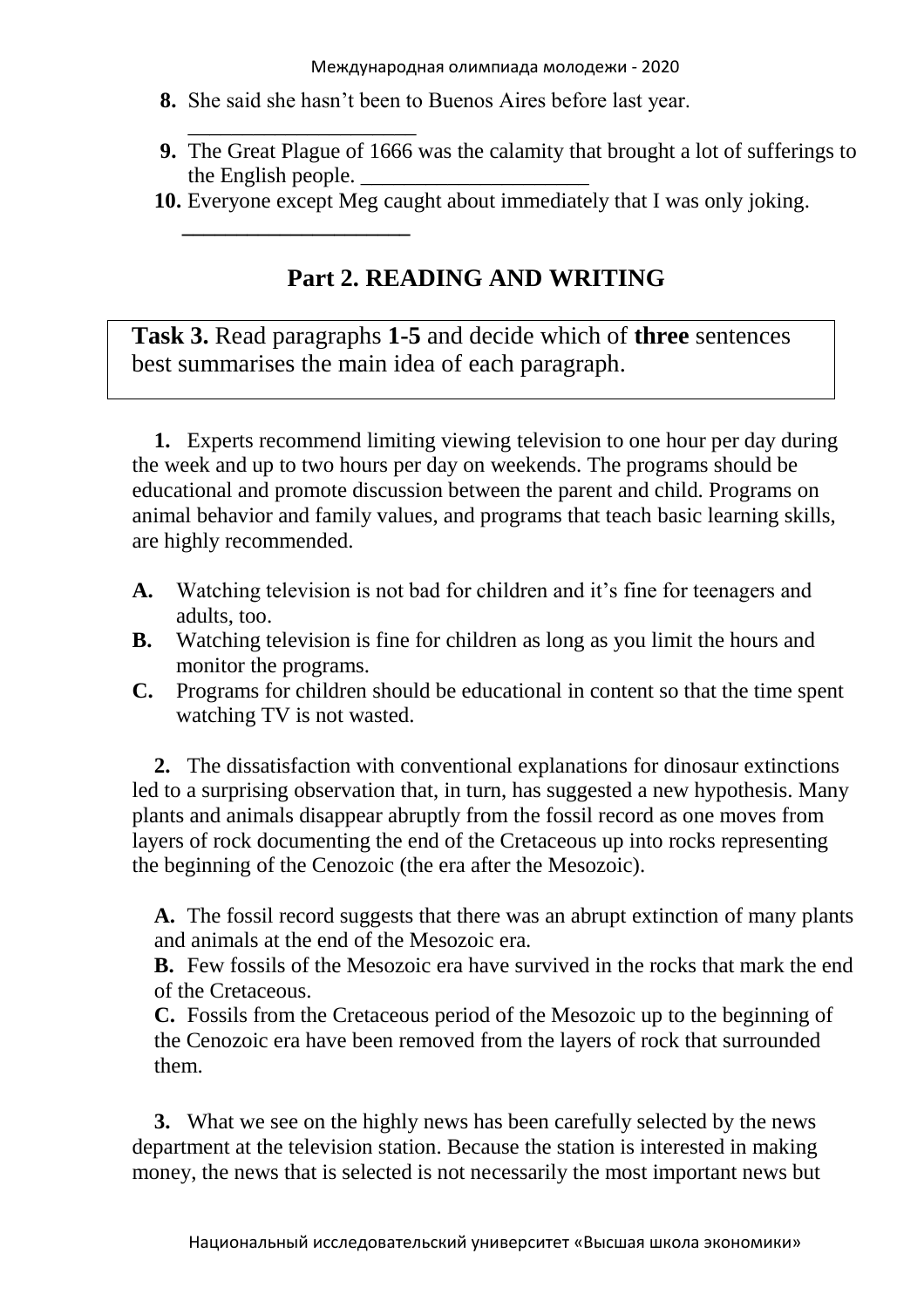rather the news that will attract the most viewers. As a result, we may not be getting the full story.

- **A.** It is very important that the news make money.
- **B.** The news director selects the news with the help of reporters.
- **C.** News is not simply what we see, but what the news director at the television station wants us to see.
- **4.** The changing profile of a city in the United States is apparent in the shifting definitions used by the United States Bureau of the Census. In 1870 the census officially distinguished the nation's "urban" from its "rural" population for the first time. "Urban population" was defined as persons living in towns of 8,000 inhabitants or more. But after 1900 it meant persons living in incorporated places having 2,500 or more inhabitants. Then, in 1950 the Census Bureau radically changed its definition of urban to take account of the new vagueness of city boundaries. In addition to persons living in incorporated units of 2,500 or more, the census now included those who lived in unincorporated units of that size, and also all persons living in the densely settled urban fringe.
- **A.** The notion of the development of the cities in the United States.
- **B.** Solutions to overcrowding in cities.
- **C.** The changing understanding of an urban area.

**5.** Chris has a natural talent for all forms of painting and drawing, and I am extremely impressed with what he has produced this term. He certainly deserved to win the Art Prize. He makes very mature choices as to what he draws and paints and he has a good eye for perspective. He does need to develop his shading skills, but that will come with practice. I very much look forward to seeing his pictures displayed in the Art Exhibition on the last day of term.

**A.** Chris is a very skilled artist.

\_\_\_\_\_\_\_\_\_\_\_\_\_\_\_\_\_\_\_

- **B.** Chris is a very easy student to teach.
- **C.** Chris needs to work a little harder if he wants to be sure of success.

### **Task 4.** For questions **1-10,** give **one-word** answers.

- **1.** Name a branch of linguistics that studies the structural rules governing the composition of clauses, phrases and words in a natural language. \_\_\_\_\_\_\_\_\_
- **2.** What is the ceremonial guard at the Tower of London called?
- **3.** What were Norsemen (Germanic peoples) who inhabited Scandinavia, including pagan Danish, Norwegian, and Swedish warriors mainly speaking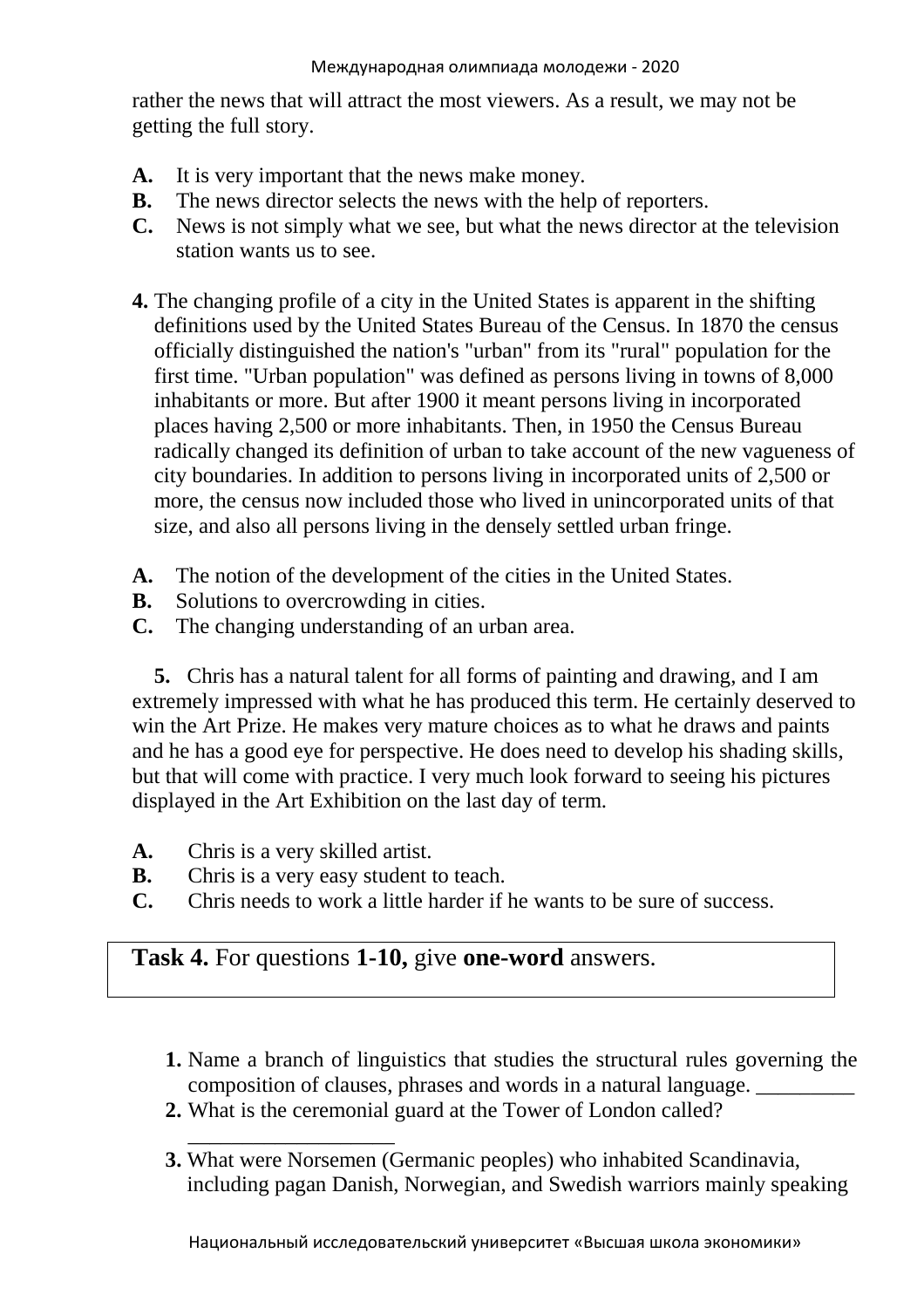the Old Norse language from the late  $8<sup>th</sup>$  to late  $11<sup>th</sup>$  centuries, raided and traded from their Northern European homelands across wide areas of Europe, the Eastern Coast of England and explored westwards to Iceland, Greenland, and Vinland called?

- **4.** What is the surname of the British Prime Minister in 1979-1990, who was the leader of a Conservative party and is still associated with the uncompromising politics and the leadership style which is reflected in the nickname given to this Prime Minister?
- **5.** Name the trope that describes a person or object by referring to something that is considered to have similar characteristics to that person or object.
- \_\_\_\_\_\_\_\_\_\_\_\_\_\_\_\_\_\_ **6.** Which stew is a thick stew of mutton, onion and potatoes?
- **7.** What is the name of the parliament of the USA; it consists of two chambers: the House of Representatives and the Senate?
- **8.** Name the study of the origins, history, and changing meanings of words.
- **\_\_\_\_\_\_\_\_\_\_\_\_\_\_\_\_\_\_ 9.** What is the name of the street that houses the official residences and offices of the Prime Minister of the United Kingdom and the Chancellor of the Exchequer and situated off Whitehall, a few minutes' walk from the Houses of Parliament?
- **10.** What is one of the lights on a car that flash to show which way the car is turning called? \_\_\_\_\_\_\_\_\_\_\_\_\_\_\_\_\_\_\_\_

**Task 5.** Read the text and decide whether the following statements **1-10** agree with the information given in the text. Mark them:

**T (True)** if the statement agrees with the text

**F (False)** if the statement does not agree with the text

**NG (Not Given)** if there is no information about this in the text

- **1.** The environmental issues threatening the country's ecology are directly linked to the boost in a tourist sector. \_\_\_\_\_
- **2.** Corruption was not a problem in local regions before the downfall of Suharto.
- **3.** Companies supported by local politicians use areas protected by law for construction. \_\_\_\_\_
- **4.** According to the Indonesia Director of US NGO Conservation International silt will destroy coral reefs in the area.
- **5.** The condition of the Benoa Bay zone requires revitalization.
- **6.** Superman Is Dead musicians are intimidated by the government in response to their participation in the opposition movement.
- **7.** The projects' developers claim to have overcome the issue of massive floodings.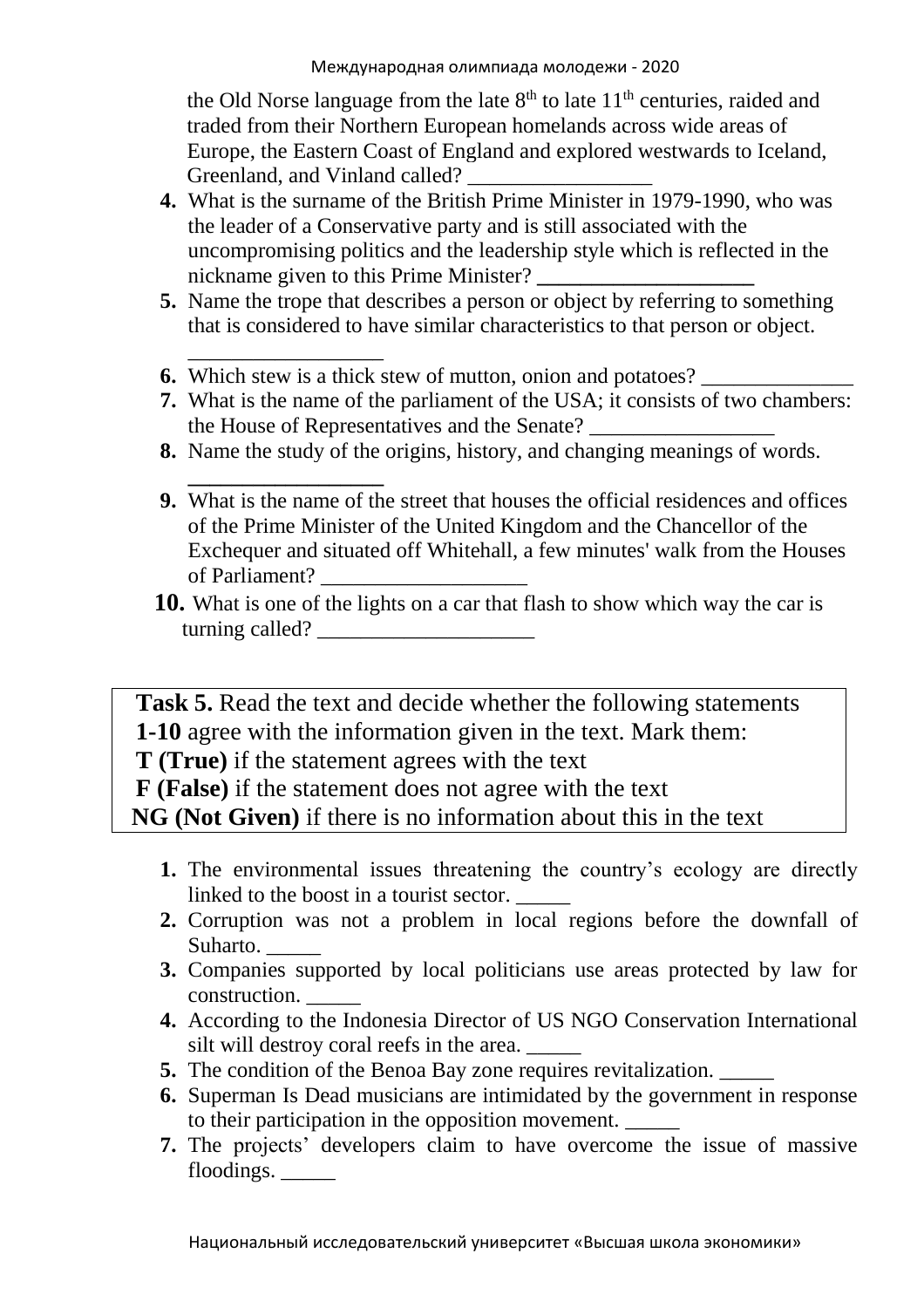- **8.** The TWBI's development will lead to decreasing fish stocks influencing the fishing communities of Benoa Bay. \_\_\_\_\_
- **9.** Wayan Gendo Suardana believes there are little chances Indonesia's new president will revoke Decree No. 51/2014.
- **10.** Protesters are not ready to go beyond demonstrations, concerts, and art events. **\_\_\_\_\_**

#### **Battle for Bali: campaigners fight back against unchecked development**

#### **Johnny Langenheim**

Snarled traffic, city hotels and rubbish-strewn beaches are not images most associated with Bali. But this is increasingly the reality on the famous resort island, as rampant over-development and failing infrastructure threaten to destroy its fabled beauty. Growing alarm at the oversupply of hotel rooms led to a moratorium on new developments in the south of the island four years ago. But local governors responsible for issuing building permits largely ignored the decree. According to the Indonesian Restaurant & Hotel Association, between 2011 and 2013, the number of hotel rooms on the island leaped from 22,000 to 50,100, and there is no sign of a slowdown. Foreign and domestic tourist arrivals have swelled to nearly 10 million a year, buckling the island's infrastructure. Up to 1,000 hectares of Bali's iconic rice fields are disappearing annually, replaced by villas, apartment blocks and high-capacity hotels. The water table is shrinking and 65 % of rivers now dry up during the dry season. In the rainy season, diggers are needed to clear the thousands of tonnes of rubbish that pile up on the beaches of this small island.

When Indonesia devolved power to its regions after the downfall of Suharto, the corruption that had formerly resided with the ruling elite devolved with it. In Bali, local governors are more concerned with lining their pockets than representing their constituents. Regulations are flimsy and rarely enforced, with developers encroaching on green belt land and violating coastal setback laws. But while academics warn of an impending ecological disaster, a massive new project could soon get underway in an environmentally sensitive estuary in Bali's overcrowded south. Developer PT Tirta Wahana Bali International is planning an 838-hectare development on land to be reclaimed from Benoa Bay, comprising villas, apartments, luxury hotels, a Disneyland-style theme park and even a Formula One racing circuit. The artificial islands would take up 75 % of the bay's area  $-$  a move that environmentalists fear could cause massive flooding. According to Ketut Sarjana Putra, the Indonesia Director of US NGO Conservation International, seawater levels could increase by as much as 1.6 metres, inundating low-lying areas, while silt from dredging activities could swamp reefs and mangroves.

Bali's provincial governor Made Pastika has been a vocal advocate for the reclamation project in interviews, claiming it would reduce pressure on Bali's arable lands and provide jobs. He issued the original permit for the development,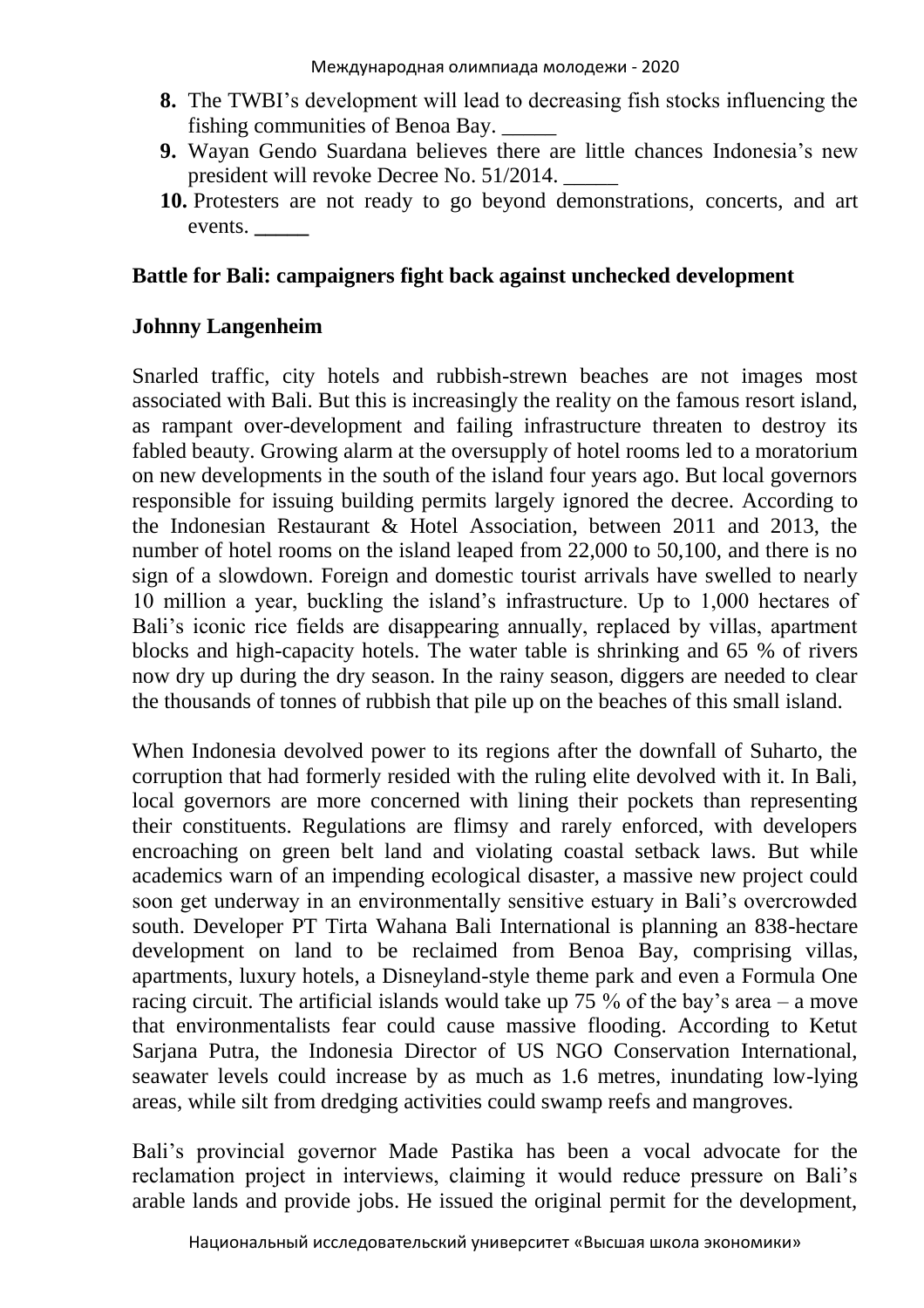but critics cited a 2011 presidential decree designating Benoa Bay a conservation area and he backtracked. In May this year, Indonesia's president, Susilo Bambang Yudhoyono revoked the bay's protected status. Presidential Decree No. 51/2014, turned Benoa into a 'revitalisation' zone, paving the way for TWBI to press ahead.

But environmental fears and anger at the opaque decision-making process have sparked a major protest movement. A coalition of religious leaders, politicians, musicians, academics, artists and farmers has gathered under the banner Tolak Reklamasi (Reject Reclamation) to try and stop TWBI. The Forum Bali has held regular protests at Pastika's residence in Bali's capital Denpasar and in Benoa Bay, as well as concerts, art events and a well-orchestrated social media campaign. Nine of Bali's most senior high priests have signed a letter formally stating their opposition. Superman Is Dead, Indonesia's biggest punk band, is a leading torchbearer for ForBali. Their Facebook posts regularly attract tens of thousands of 'likes', and they can quickly mobilise their followers. Drummer Jerinx claims he's received repeated threats since he got behind the protest two years ago.

TWBI senior representative Lee Marvin Lieano claims the project will provide a range of social, economic and environmental benefits. In a press release sent out to local news agencies, he stated that the project's planners had already addressed issues of flooding and subsidence and that the project would revitalise the bay, as well as providing thousands of jobs.

As prominent community and religious groups continue to get behind ForBali, confrontation is a growing possibility. A much smaller pro-reclamation lobby currently runs counter protests and has appropriated Tolak Reklamasi social media handles, billboard designs and even their ForBali moniker. Tolak Reklamasi billboards have also been vandalised, though it is unclear by whom. ForBali coordinator Wayan Gendo Suardana maintains that the reclamation project cannot legally go ahead without a proper public consultation. "All these decisions are being made behind closed doors. But the people who are going to be directly affected by the development, like the fishing communities of Benoa Bay, should be a part of the decision-making process." Suardana has some hope that Indonesia's new president Joko Widodo might help. "Only he has the power to revoke Decree No. 51/2014, but I think it's 50/50 whether that will happen." If it doesn't, protestors may resort to direct action, possibly preventing work from getting underway in Benoa. Suardana sees the protest as a test of Indonesia's emerging democracy and is confident that it will continue to build momentum. "Whether we win or lose, we won't stop fighting."

**Task 6.** Read the text above again and complete the table with the information from the text using **the given plan.** You are not allowed to copy patches of the text, **you need to paraphrase.**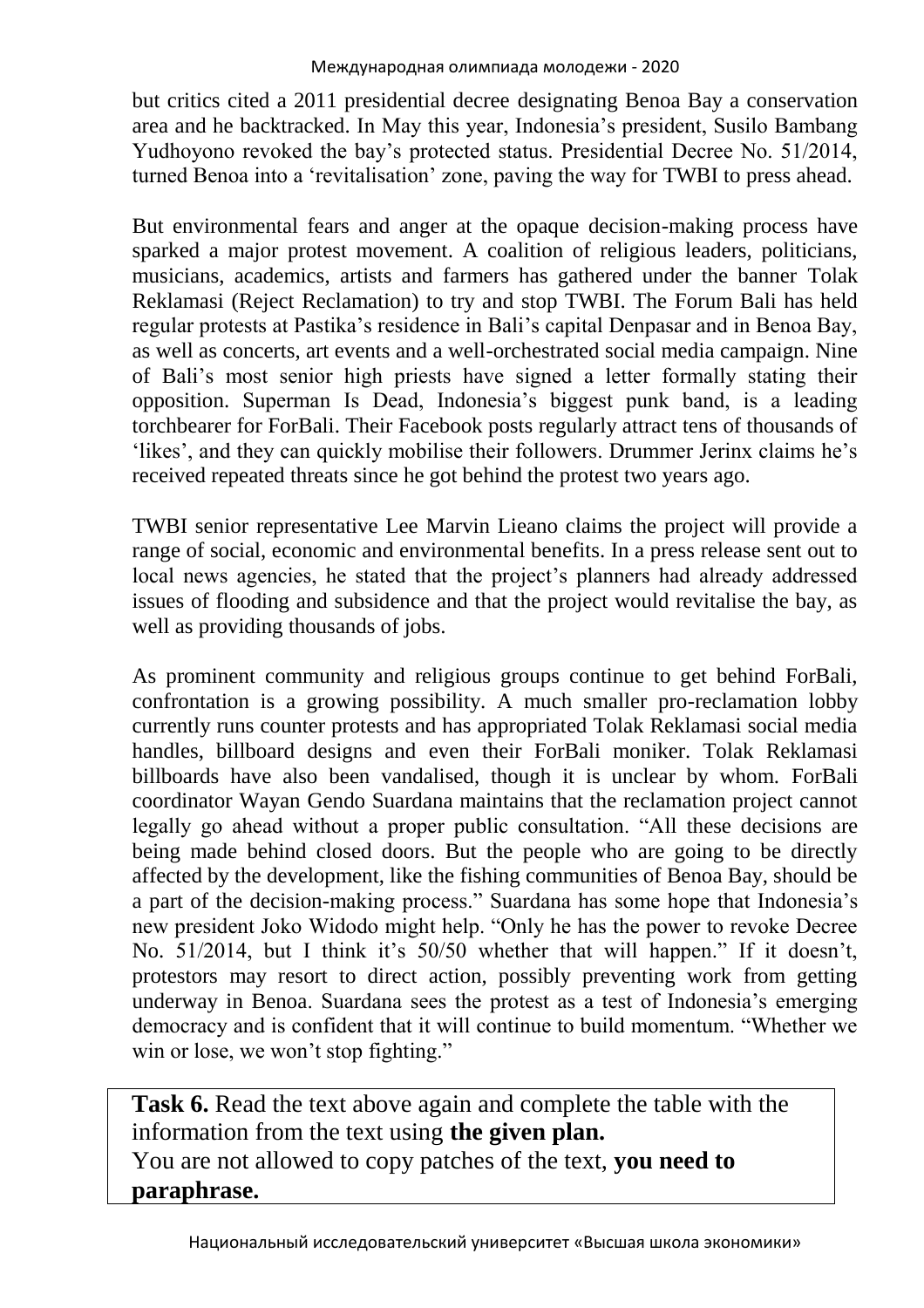| Consequences of mass<br>constructions in Bali (state<br>two) | (1) |
|--------------------------------------------------------------|-----|
|                                                              | (2) |
| Reasons for illegal mass<br>constructions in Bali (state)    | (1) |
| two)                                                         | (2) |
| <b>Arguments</b> for<br>the<br>emergence of artificial       | (1) |
| islands in the Benoa Bay<br>area (state two)                 | (2) |
| Arguments against the $ (1)$<br>emergence of artificial      |     |
| islands in the Benoa Bay<br>area (state two)                 | (2) |
|                                                              |     |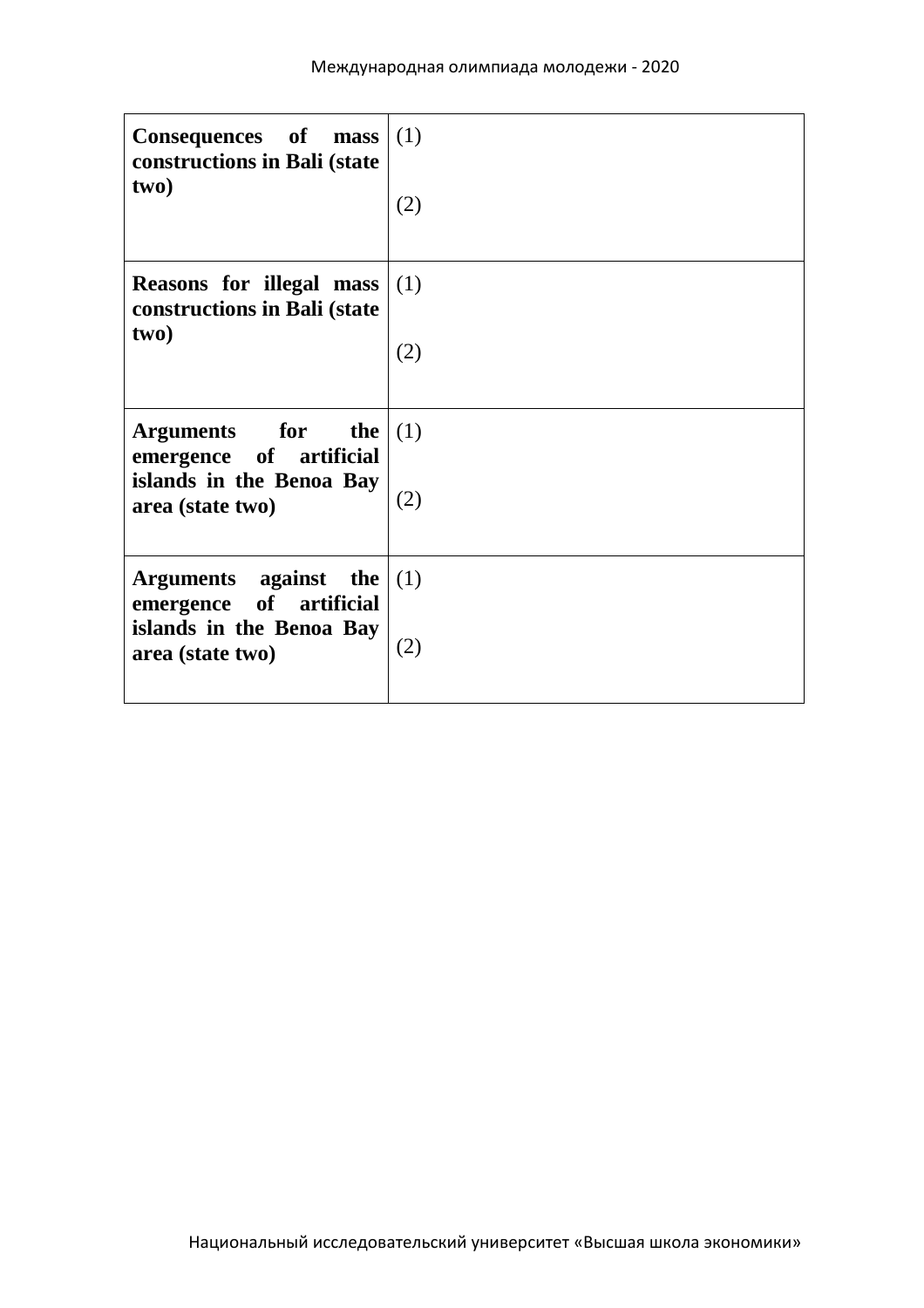### **ANSWER KEY**

### **TASK 1** *(10 points)*

- **1.** keep up with
- **2.** find it impossible to understand
- **3.** go into
- **4.** must have been talking/must've been talking
- **5.** sooner had Yuri qualified
- **6.** to the expense of
- **7.** sharp increase in
- **8.** came out of the blue
- **9.** is ('s) about time you got
- **10.** had torn down/ 'd torn down

### **TASK 2** *(10 points)*

- **1.** get
- **2.** had
- **3.** inequalities
- **4.** whose
- **5.** time
- **6.** expectation
- **7.** Roses
- **8.** hadn't/had not
- **9.** 1665
- **10.** on

#### **TASK 3** *(10 points)*

- **1.** B
- **2.** A
- **3.** C
- **4.** C
- **5.** A

### **TASK 4** *(20 points)*

- **1.** grammar
- **2.** beefeater
- **3.** Vikings
- **4.** Thatcher
- **5.** metaphor
- **6.** Irish
- **7.** Congress
- **8.** etymology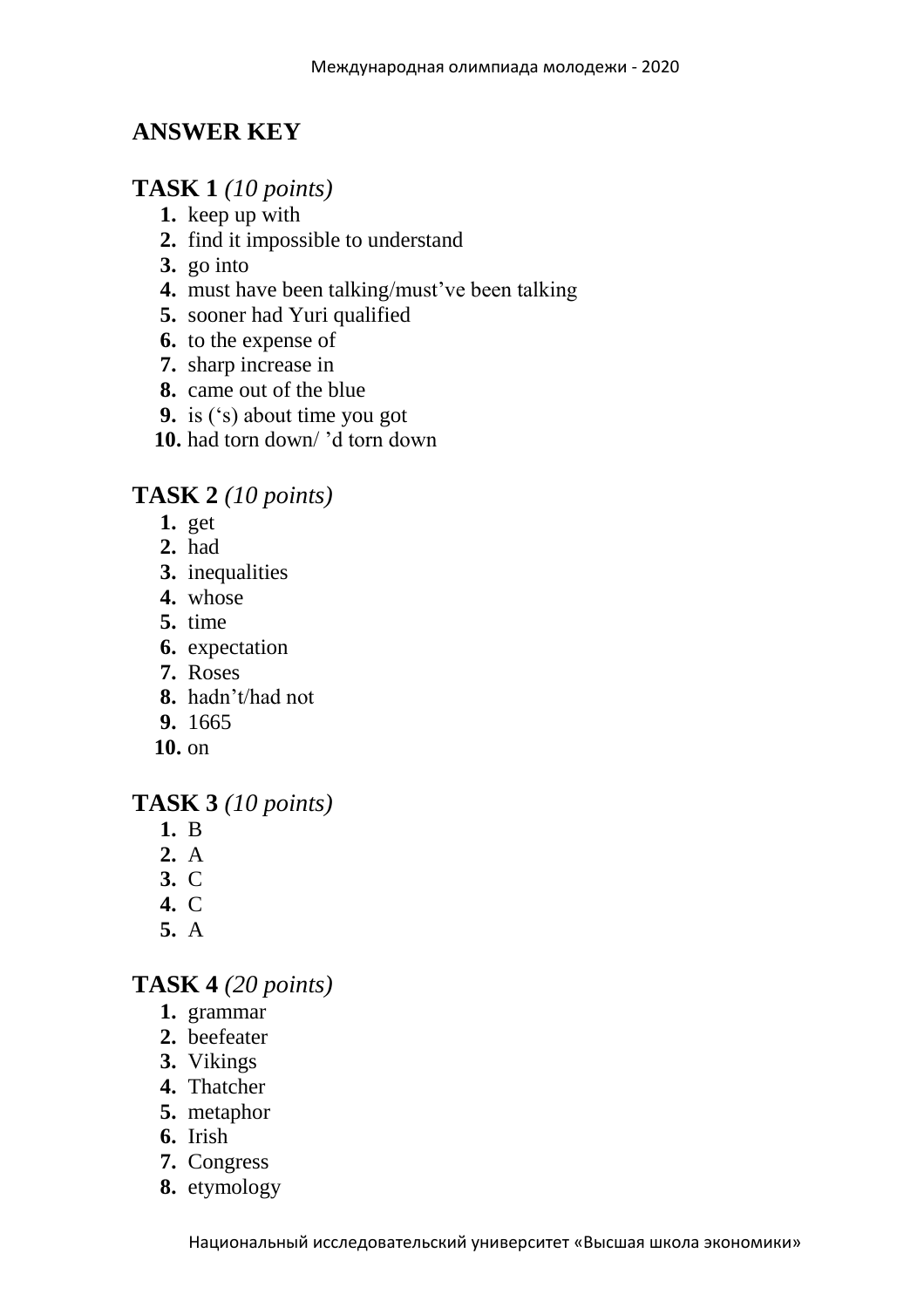- **9.** Downing
- **10.** indicator/signal

# **TASK 5** *(10 points)*

- **1. T** (*Up to 1,000 hectares of Bali's iconic rice fields are disappearing annually, replaced by villas, apartment blocks and high-capacity hotels. In the rainy season, diggers are needed to clear the thousands of tonnes of rubbish that pile up on the beaches of this small island.*)
- **2. NG** (*When Indonesia devolved power to its regions after the downfall of Suharto, the corruption that had formerly resided with the ruling elite devolved with it. In Bali, local governors are more concerned with lining their pockets than representing their constituents.* – the corruption resided in the ruling elite and is now present in Bali, but no information is given about the presence of corruption in Bali before the downfall of Suharto)
- **3. T** (*Regulations are flimsy and rarely enforced, with developers encroaching on green belt land*)
- **4. F** (*silt from dredging activities could swamp reefs and mangroves –* not destroy completely)
- **5. NG** (*Presidential Decree No. 51/2014, turned Benoa into a 'revitalisation' zone* – no reason for turning Benoa into a revitalization zone is given)
- **6. NG** (*Drummer Jerinx claims he's received repeated threats since he got behind the protest two years ago* – a musician is intimidated but the text does not state by whom)
- **7. F** (*In a press release sent out to local news agencies, he stated that the project's planners had already addressed issues of flooding –* not overcome)
- **8. NG** (*But the people who are going to be directly affected by the development, like the fishing communities of Benoa Bay, should be a part of the decision-making process* – the fishing communities are affected but there is no information given whether this will happen because of fish stocks decrease)
- **9. F** (*but I think it's 50/50 whether that will happen* there is 50 % chance not little)
- **10. F** (*If it doesn't, protestors may resort to direct action*)

# **TASK 6** *(40 points)*

 Patches of possible answers given in the text are provided in the table. These patches shall not be copied (except for certain words like *language, English* that are meaningful for the context but might not be paraphrased):

| 1   Consequences<br>of | $\boldsymbol{\text{mass}}$ (1) rampant over-development |
|------------------------|---------------------------------------------------------|
| constructions in Bali  |                                                         |